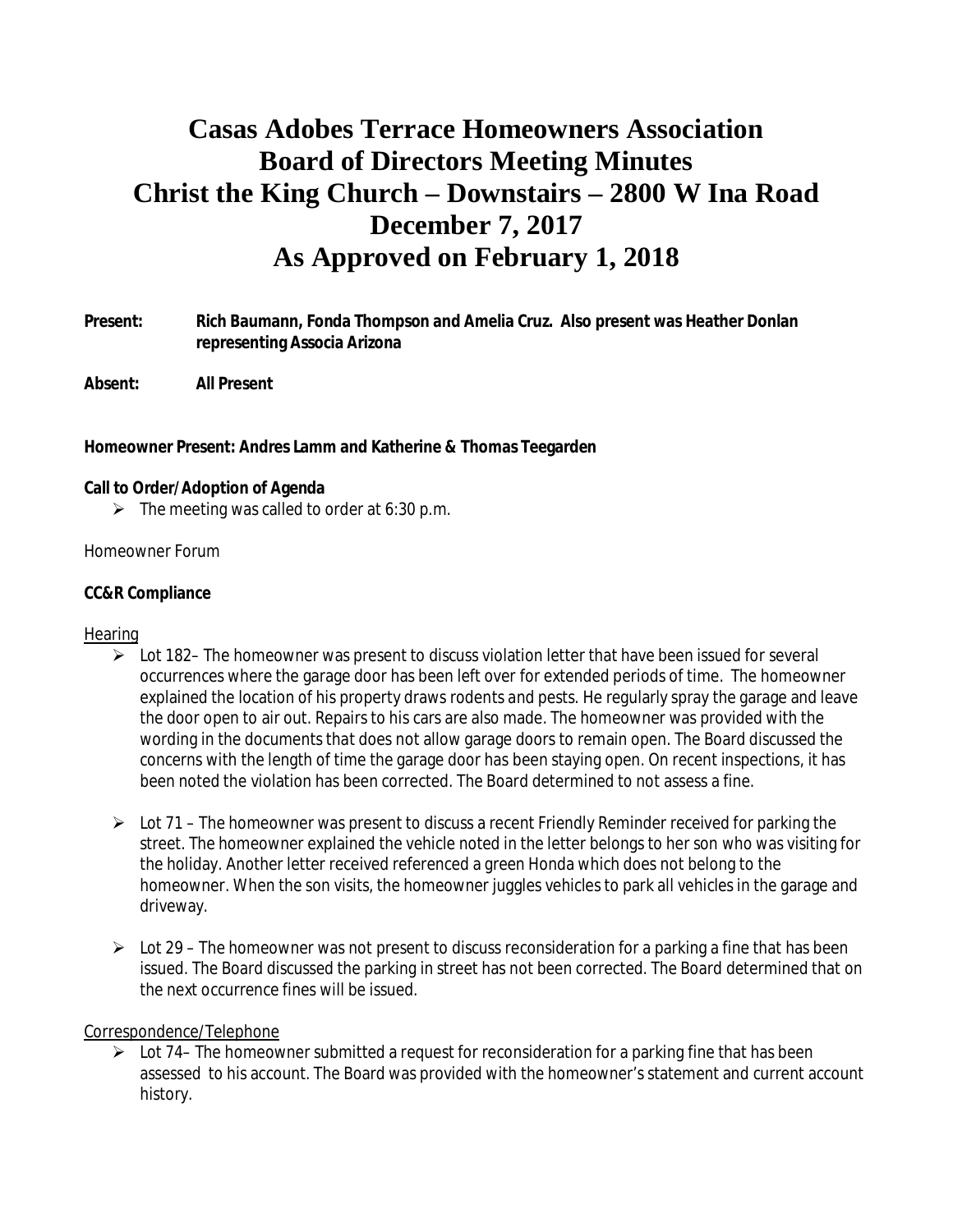**A motion was made to waive the fine if the violation has not reoccurred within the next 90 days. If the violation reoccurs in the next 90 days, the fine will remain and additional fines issued, seconded, and passed with a unanimous vote.**

 $\triangleright$  Lot 22 – The homeowner submitted a request for reconsideration to waive late fees, late interest and handling charges that have been issued to the account. The Board was provide with a current account history. Management was directed to check with Senior Management to have the additional handling charges removed.

**A motion was made to waive the late fees and late interest, but can not remove the handling charges applied, seconded, and passed with a unanimous vote.**

 $\triangleright$  Lot 119 – The homeowner made a request to reconsider late fees, late interest and fines applied to the account for payment in full. Recent inspection have identified the violation of parking in the street has not been corrected.

**A motion was made to not grant a waiver for any additional fees to be removed, seconded, and passed wih a unanimous vote.**

#### **Approval of Minutes**

*A motion to approve the September 28, 2017 meeting minutes and the October 27, 2017 Organization meeting minutes as amended was made, seconded and passed with a unanimous vote.*

*A motion to not adopt the September 5, 2017 and the October 3, 2017 ACC minutes as presented was made, seconded and passed with a unanimous vote.*

 $\triangleright$  The ACC will be asked to correct the minutes to include a section for all expired approvals. This item will be added to the next agenda.

#### **Financial Report**

- $\triangleright$  The September 2017 and the October 2017 financials were provided for review.
- $\triangleright$  There were no questions or concerns.

**The September 2017 and the October 2017 financials were accepted as presented.**

#### 2018 Proposed Budget

- $\triangleright$  The Board was provided with a revised proposed 2018 budget.
- Ø The proposed budget does include a 3% increase for Waste Management and Associa Arizona.
- $\triangleright$  An updated contract from Dictograph includes an increase of \$1.00 per inspection. The amount budgeted will increase to \$1,092 per year.
- $\blacktriangleright$  Landscape maintenance increase.

**A motion was to approve the 2018 proposed budget as amended was made, seconded, and passed with a unanimous vote.**

**Officer, Committee and Management Reports**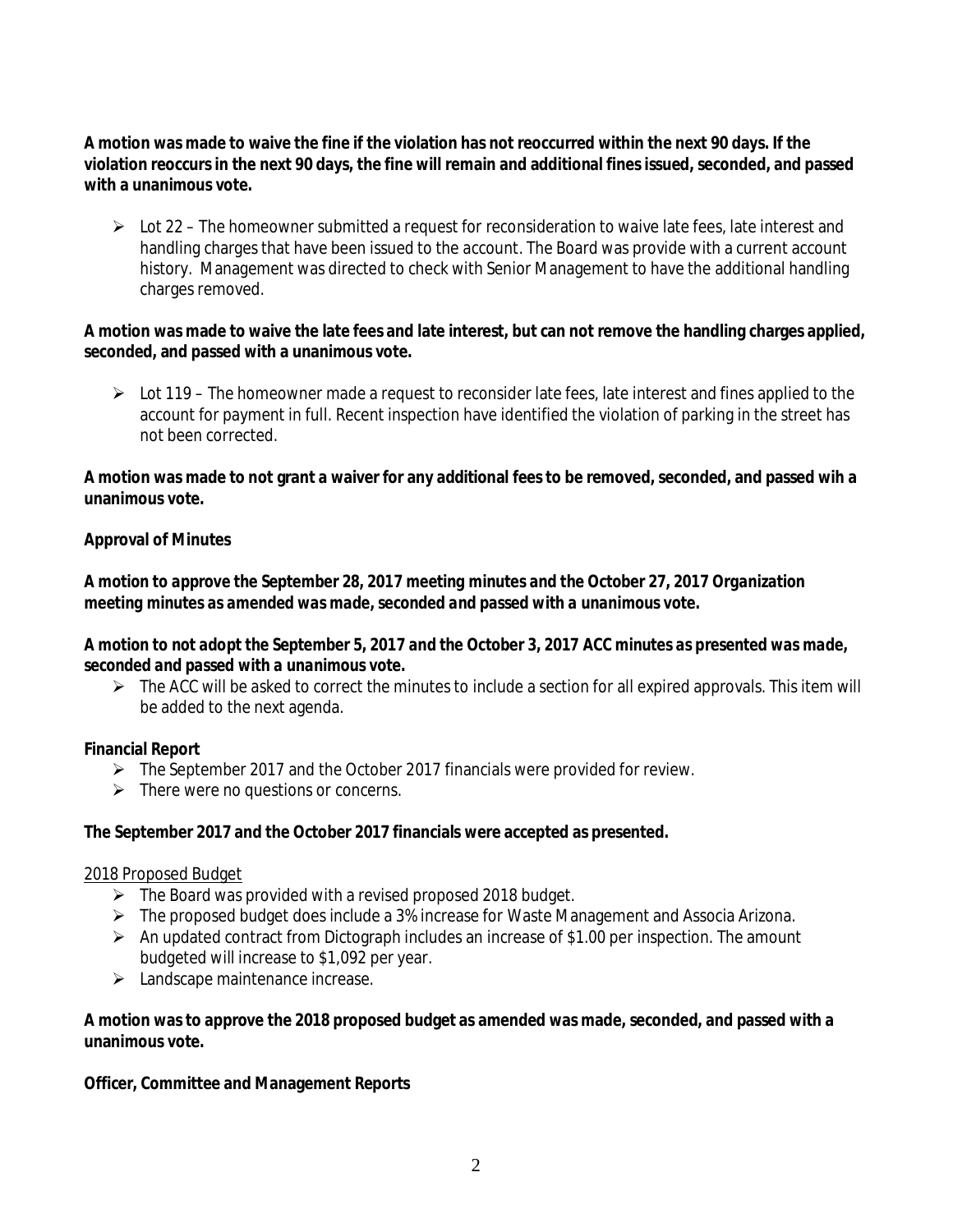#### Officers Reports

 $\triangleright$  No Report

# ACC

 $\triangleright$  No report given.

#### Landscape

 $\triangleright$  No report was given

## Website

 $\triangleright$  No report given.

# Associa Arizona Management Report

 $\triangleright$  The Board was a current management report which documented the management activities since the last meeting.

# **Old Business**

# Lot to Lot Drainage

- $\triangleright$  30 possible lots have been identified as possibly missing a drainage swale in the front yard. These areas are located between the 2 properties.
- $\triangleright$  An inspection needs to be conducted to clearly identify which lot needs repairs.
- $\triangleright$  This item was tables for further review.

# Transfer/Disclosure Packet Review- Updated version to be looked at

 $\triangleright$  This item was tabled for additional review.

# CC&R Violation Letter/Policy Discussion

 $\triangleright$  The Board will work to schedule a working session to discuss this item.

# **New Business**

# 2018 Key Dates

 $\triangleright$  The Board was provided with a calendar which identifies important dates for the association. Management was directed to make several updated and provide new document to the Board.

# Town Sq vs Associa Access

 $\triangleright$  The Board express discontent with the recent email notification that have been sent to homeowners to sign up for Sign Sq without approval from the Board. Management was directed to ensure future communication sent to homeowners is approved by the Board prior to sending.

# Dictograph 2018 Contract

 $\triangleright$  Dictograph provided an updated 2018 contract which includes an increase in the amount \$1.00 per inspection.

**A motion to approve the Dictograph contract with an increase in the amount of \$1.00 per inspection was made, seconded, and passed with a unanimous vote.**